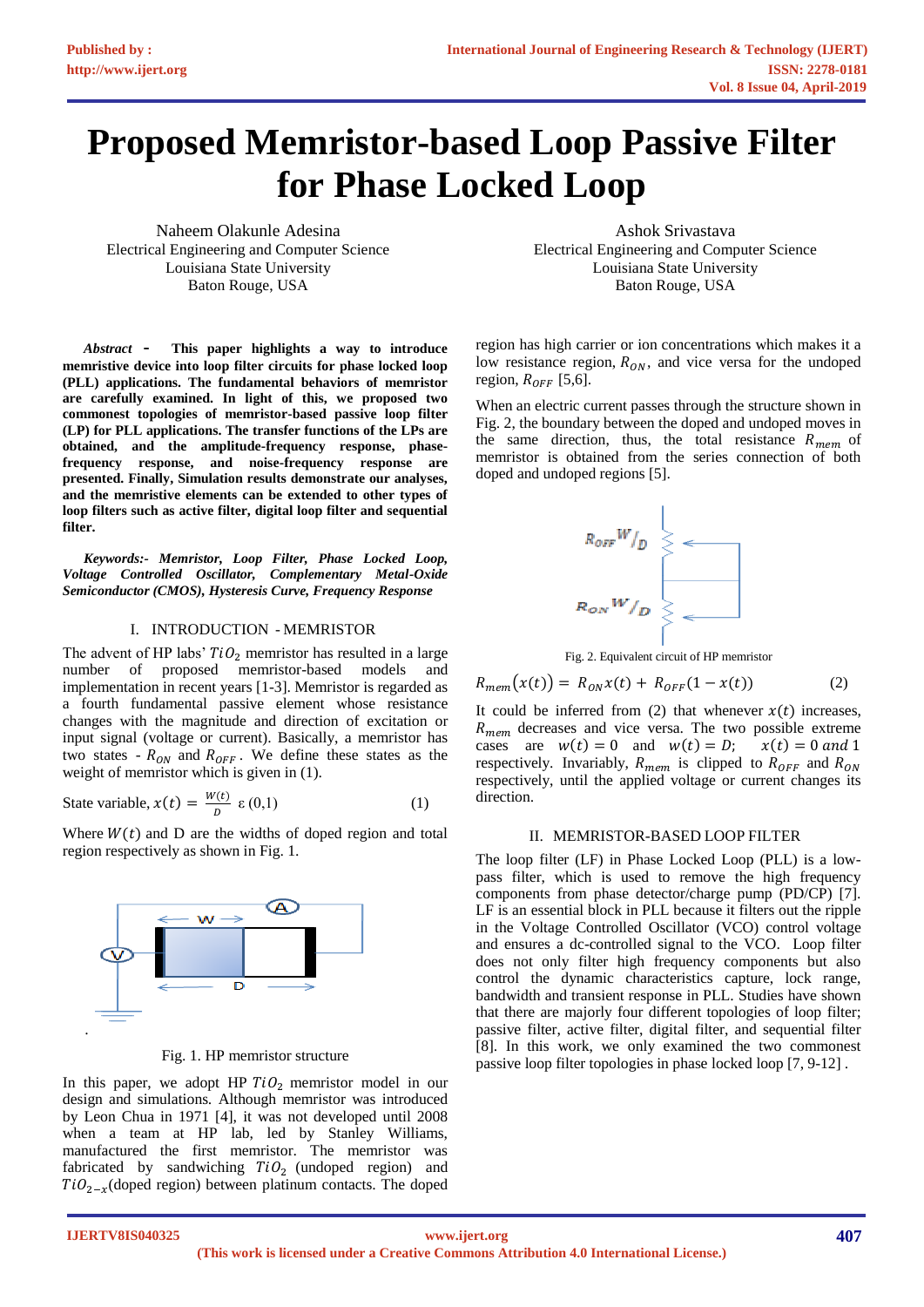

Fig. 3. Proposed type II loop filter



Fig. 4. Proposed type I loop filter

For our proposed second order loop filter, it is worth mentioning that we replaced the resistors with memristors, M,  $M_1$ , and  $M_2$  as shown in Fig. 3 and 4. M, memristance, is the inherent property of a charge-controlled memristor. It is similar to resistance and also has the same unit. Ohm  $(Ω)$ .

# III. ANALYSIS OF MEMRISTOR-BASED LOOP FILTER

In order to understand the behaviour characteristics of these filters, it is necessary to identify their transfer functions.

The transfer function of loop filter in Fig. 3 has a unit of impedance (Ω), being the output generated from CP output current [13]. The impedance of the loop filter is denoted as as  $Z(s)$ .

$$
Z(s) = \frac{V_{CTRL}}{I_{CP}} = H(s) = \frac{1 + sT_1}{sT_2(1 + sT_3)}
$$
(3)

Where:

 $T_1 = MC_1$ (4)

 $T_2 = C_1 + C_2$ (5)

$$
T_3 = M \frac{c_1 c_2}{c_1 + c_2} \tag{6}
$$

Similarly for Fig. 4, which is a type I second order filter, the transfer function is given in (7).

$$
H(s) = \frac{1 + s/\mathcal{W}_z}{1 + s/\mathcal{W}_p} \tag{7}
$$

$$
W_z = \frac{1}{M_2 C} \text{ and } W_p = \frac{1}{M_1 + M_2 C} \tag{8}
$$

Equation 8 shows that zero frequency is usually greater than the pole frequency.

## IV. SIMULATION RESULTS AND DISCUSSIONS

Fig.  $5 - 7$  show the simulation results of memristor with a sinusoidal input,  $V_{source} =$  Asinwt, where  $A = 1.2$  V,  $f_1 =$ 1 *Hz*,  $f_2 = 2 Hz$ ,  $f_3 = 4 Hz$  and  $f_4 = 8 Hz$ . The HP memristor model parameter used are [14,15]:  $R_{init} = 11 k\Omega$ ,<br>  $R_{ON} = 100 \Omega$ ,  $R_{OFF} = 16 k\Omega$ ,  $D = 10 nm$ ,  $\mu_{n} =$  $R_{OFF} = 16 k\Omega$ ,  $D = 10 nm$ ,  $10F \, m2/sV$  and  $p = 10$ , where  $R_{init}$  and p parameters denote the initial resistance and exponent of window function respectively.





Fig. 7. The pinched hysteresis loop of memristor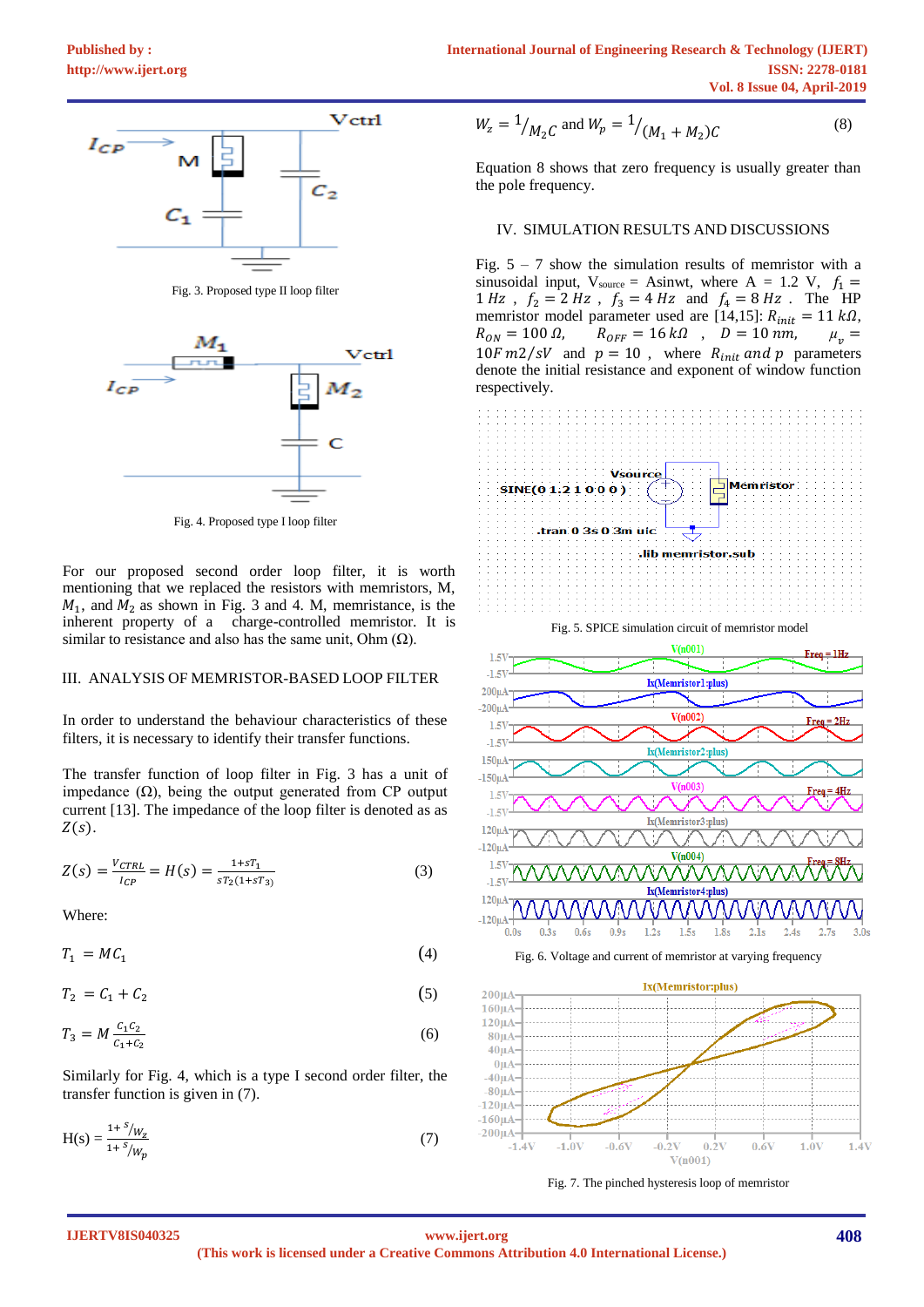Fig. 5 shows that the phase difference between voltage and current reduces as frequency increases. This validates that a memristor behaves similar to a resistor at high frequency.



Fig. 8. Linear I-V characteristics of memristor at high frequency

The I-V characteristics of memristor is an pinched hysteresis loop as shown in Fig. 6. The curve collapses as frequency of input excitation increases. This gives the I-V characteristics in Fig. 7. The current linearly varies with voltage.

The frequency responses of our proposed filters are shown in Fig. 9 and 11. From Fig. 9, we obtained a cut-off frequency of 158 Krad/s for the proposed analog loop filter which makes it suitable for high frequency applications such as PLL.



dec 20 1 2k lib memristor. Fig. 10. SPICE simulation of proposed type I filter



Fig. 11. Frequency response of proposed type II filter

Similarly, Fig. 11 shows the frequency response of our proposed filters. To ensure stable tracking in phase locked loop, we have proposed filter that has equal number of poles and zeros.

It is quite important to analyse the noise-rejection ability of our proposed loop filter. LF should be able to filter noise to ensure stable controlled input voltage to VCO. SPICE simulation of noise analyses are shown in Fig. 12 and 13. The result shows that our proposed filters do not only remove high frequency component from PD/CP output, but also filter noise interference, thus improving signal-to-noise ratio (SNR).



Fig. 12. SPICE simulation of noise analysis of proposed filter



Fig. 13. Noise simulation results